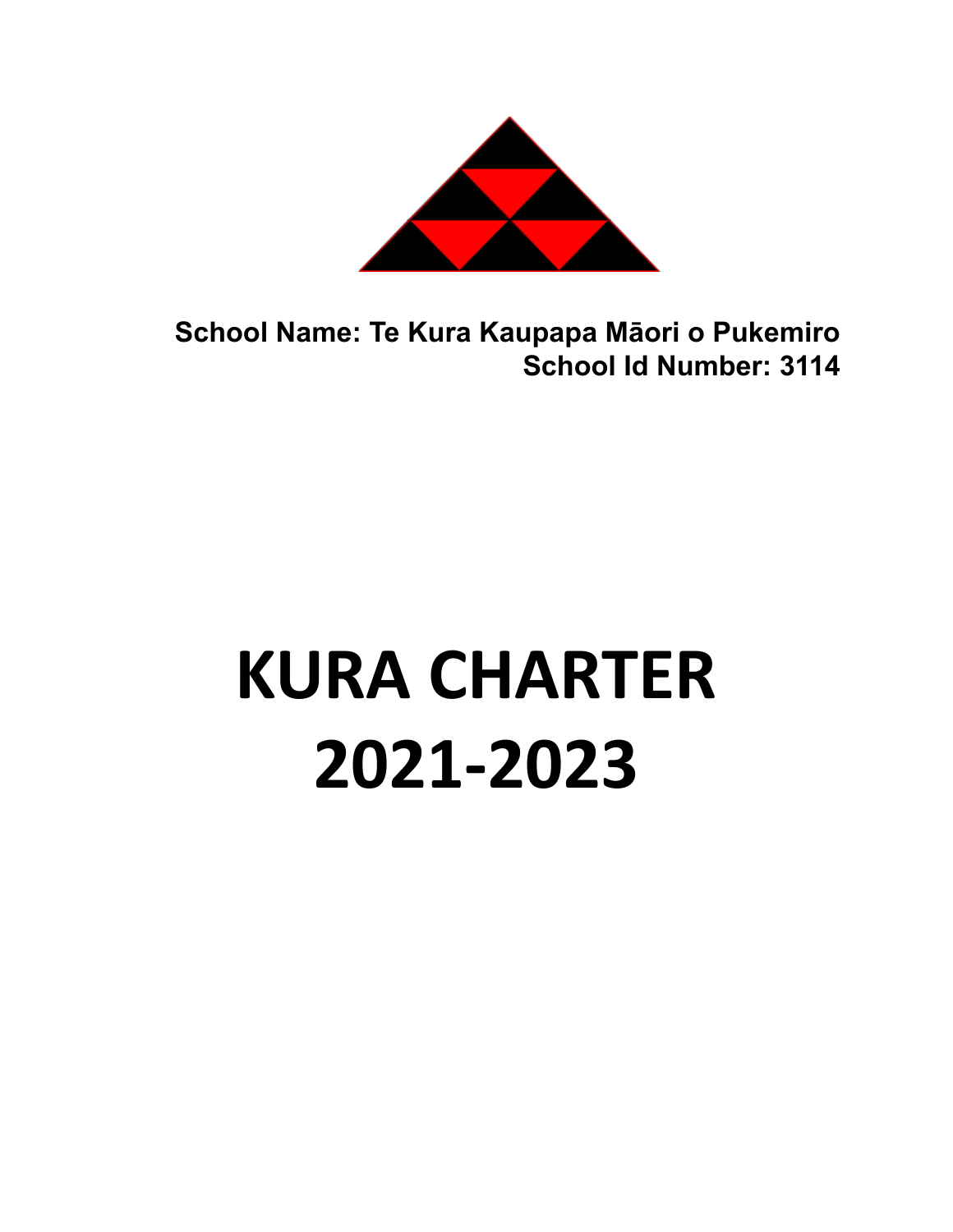| ∘מ∩מ<br>Charter<br>202<br>I – / I I /<br>- ulu | /10/20<br>teated. |
|------------------------------------------------|-------------------|
| ۵۵                                             | 12.52             |
| Pukemıro                                       | 11/02/21          |
| Kura                                           | Jodated:          |
| Kaupapa                                        | net.              |
| ≀ Māori o                                      | -aou              |
| יי                                             | ں ہے ا            |

#### **1. INTRODUCTION**

- Pukemiro is a Te Aho Matua (Te Aho Matua o Ngā Kura Kaupapa Māori), Kura Kaupapa Māori (KKM). Pukemiro is located on Pukemiro Pā at Moumoukai in the Te Rarawa rohe at the corner of Trigg VC Memorial Drive and Norman Senn Avenue, Kaitaia. The first stage of establishment as a Kura Kaupapa Māori (Ministry of Education - Section 155) occurred in 2001 with a roll of eight tamariki located at Te Rūnanga o Te Rarawa, Kaitaia.
- On 18 February 2013, the construction of a new Year 1 to Year 15 kura was completed. The roll has a cap of 180 students. Since 2013, the roll has steadily increased in numbers, particularly at Kura Teina.

|      | <b>March Actual</b> |        |              |             |               | <b>July Actual</b> |  |
|------|---------------------|--------|--------------|-------------|---------------|--------------------|--|
| Year | <b>Male</b>         | Female | <b>Total</b> | <b>Male</b> | <b>Female</b> | <b>Total</b>       |  |
| 2013 | 56                  | 55     | <b>111</b>   | 58          | 51            | <b>109</b>         |  |
| 2014 | 58                  | 58     | 116          | 63          | 57            | 120                |  |
| 2015 | 67                  | 59     | <b>126</b>   | 68          | 58            | <b>126</b>         |  |
| 2016 | 63                  | 57     | 120          | 62          | 58            | 120                |  |
| 2017 | 65                  | 58     | <b>123</b>   | 69          | 62            | <b>131</b>         |  |
| 2018 | 66                  | 71     | 137          | 66          | 77            | 143                |  |
| 2019 | 61                  | 73     | 134          | 65          | 73            | 138                |  |
| 2020 | 70                  | 75     | 145          | 62          | 77            | 139                |  |

TKKM o Pukemiro comprises whanau genealogical connections to the tribal areas of Te Rarawa, Ngati Kahu, Ngai Takoto, Te Aupouri, Te Paatu and Ngaphui. This is reflected in the kura buildings named after significant leaders of these iwi. TKKM o Pukemiro has six contributing Kohanga Reo and ten Whānau Poipoi early childhood (home) centres. TKKM o Pukemiro whānau maintains connections to at least 44 local marae.

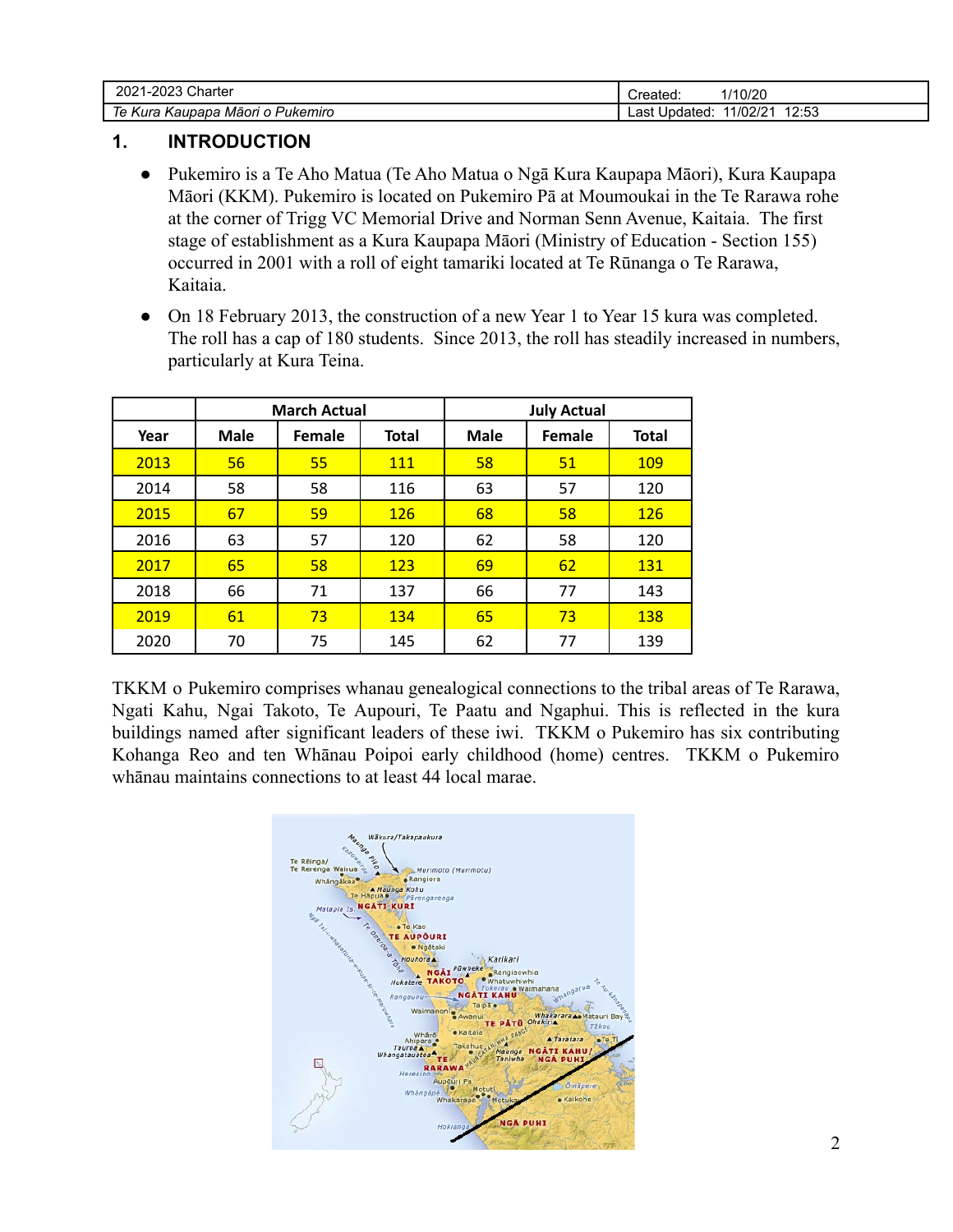| Charter<br>202<br>nnnn<br>. .                                   | /10/20<br>`r≏≏t≙n'<br>-αισυ                 |
|-----------------------------------------------------------------|---------------------------------------------|
| $T_{\rm P}$<br>Māori<br>Pukemiro<br>Kura<br>Kaupapa<br>ັບ<br>יי | 12.52<br>11/02/21<br>dated.<br>_ast<br>ںں.ء |

#### **2. Kura Structure**

In 2020, TKKM o Pukemiro has been split into four whare. Whare teina (Years 1-6); Whare takawaenga (Years 7-9); Wharekura (Years 10-13); Whare Wānanga (Years 14-15). A middle kura was introduced to strengthen te reo Māori of ngā ākonga to better prepare them for wharekura and NCEA as 80% of instructional programmes are delivered in te reo Māori. English and Science are two subjects delivered in te reo Pakeha. Whilst 2020 is the first year of establishing a whare wānanga for our Years 14-15 ākonga, programmes are based on individualised learning based on the career pathways of ākonga. As the whare wānanga continues to grow, the vision is to develop Mātauranga Māori Diploma programmes to further strengthen te reo Māori me ona tikanga of our ākonga.

#### **3. Leadership Structure**

In the leadership team there are three kaiwhakahaere (whare teina, whare takawaenga, wharekura/whare wānanga), tikanga adviser, tumuaki tuarua and the tumuaki. The intention is to grow the leadership of our kaiako across all levels.

- Kaiwhakahaere are tasked with developing teaching and learning programmes, timetabling, ropū weekly hui and professional learning and development planning. Kaiwhakahaere also manages relief of their kaiako.
- The tikanga adviser ensures te reo Māori and tikanga are maintained at all levels in the kura.
- The tumuaki tuarua carries two portfolios and also has a three-day teaching load. The first is the pastoral care across all levels in the kura and the second is 'kaiako appraisal' which is a developmental focus rather than performance management.
- The tumuaki also has a teaching load but is primarily tasked to maintain the day-to-day management of the kura.

# **4. Networking and Partnerships**

TKKM o Pukemiro continues to establish working relationships with government agencies, nongovernment agencies and community groups in Kaitaia. TKKM o Pukemiro is a hub for the new learning support delivery model which brings together MoE staff, specialists, RTLB, kura leaders, kaiako, SENCOs, other agencies and providers. This learning support hub will identify local needs and gather available resources, collaborate to make decisions and strengthen support across a range of needs. As a learning support hub local Māori medium ECE which includes Te Kohanga Reo, and Mauri participate and utilise this service at the kura. The learning support hub operates out of TKKM o Pukemiro once a term.

- The Tumuaki maintains contact with Kura Kaupapa Māori Tumuaki in Te Tai Tokerau through Te Kotiu.
- The University of Auckland Ana Pipi provides specialist support through Mauri Tū Mauri Ora with a specific focus on accelerating those at risk of achieving in pangarau to Years 1-8.
- Kia Ata Mai with Makere Karatea provides professional learning and development support for tuhituhi in kura teina and kura takawaenga.
- Harata Day provides NCEA assessment and moderation support for wharekura.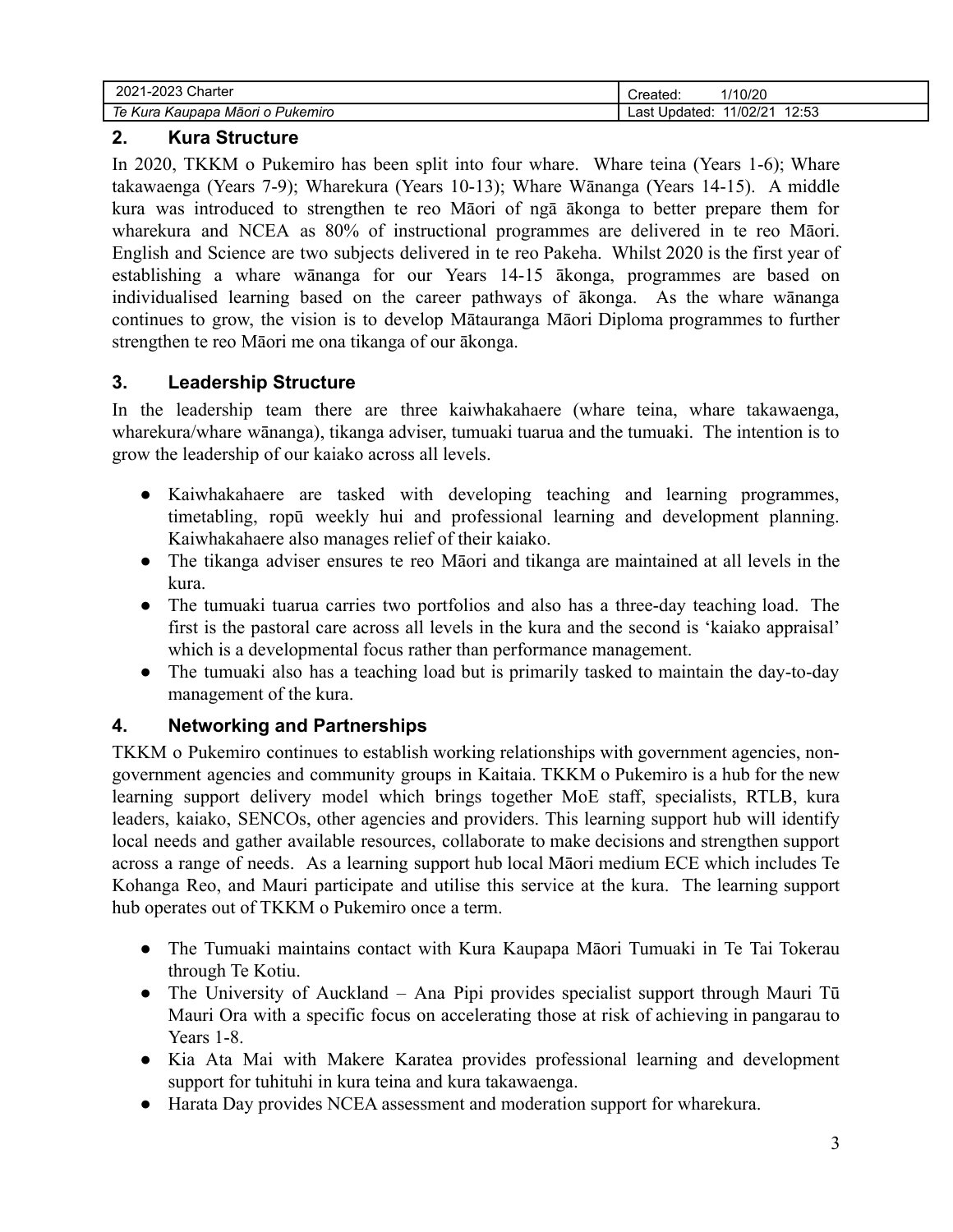| Charter<br>2021<br>1-2023                                                    | 1/10/20<br>Created:                        |
|------------------------------------------------------------------------------|--------------------------------------------|
| 'ukemıro<br>Māori<br>Kura<br>Kaupapa<br>$\overline{\phantom{a}}$<br>. .<br>ັ | イク・よつ<br>1/02/21<br>_ast<br>Updated:<br>ںے |

- Evaluation Associates provides mentoring support for the Tumuaki.
- Te Roopu Tautoko and Kaitakawaenga from Te Runanaganui o Ngā Kura Kaupapa Māori o Aotearoa provides quality assurance support in terms of Te Aho Matua.
- Associations are maintained with English medium schools (in particular, schools in the central zone in the Far North) for regional sporting activities e.g. athletics, swimming, ripper rugby, cross country etc.).
- Technology classes for Year 7-8 tamariki continues at the Kaitaia Intermediate School in 2020.

# **5. THE VISION**

| 'Ko tōku rangatiratanga              | 'My authority and humanity'                |
|--------------------------------------|--------------------------------------------|
| Ko tōku Pukemirotanga                | Is the wellspring of my Pukemirotanga      |
| Ka tū ahau hei raukura mō tōku iwi'. | I shall stand as an example of my people'. |

The Board's vision for Pukemiro is encapsulated in the wise saying *'I shall stand as an example of my iwi'* above.

#### **6. THE MISSION**

The mission for the Board of Trustees at Pukemiro, in accordance with our vision, is to embrace and meet the goals of our community to ensure that our tamariki are sustained by the confidence and knowledge in being Māori, in who and what they represent and where they are going, and to be provided with knowledge, tools and skills to meet and embrace the challenges of their changing world.

• The Board's 2020 plan is to ensure the Te Aho Matua goals compliment the annual targets for raising akonga achievement in **numeracy** (te tau me te taurangi, te ine me te ahuahanga, te tauanga me te tuponotanga**)** and **literacy** (kōrero, pānui and tuhituhi) in sustainable, managed learning programmes. The priority will be focused on building 'korero' which will have an ongoing flow effect to improve tuhituhi and panui. The long-term outcome (Te Tino Ūaratanga) is to ensure that teaching and learning Kura-wide prepares learners to take their place in the world.

#### **7. TE AHO MATUA s202 Education and Training Act 2020**

Te Aho Matua is the set of Māori viewpoints which articulate the values, traditions, customs and expectations set out for Kura Kaupapa Māori. Te Aho Matua ensures that the practices of the kura reflect the cultural diversity and the unique position of the Māori culture within Aotearoa. According to the education and Training Act 2020, s200-204, Te Kura Kaupapa Māori o Pukemiro is committed to the principles of Te Aho Matua as a designated character school.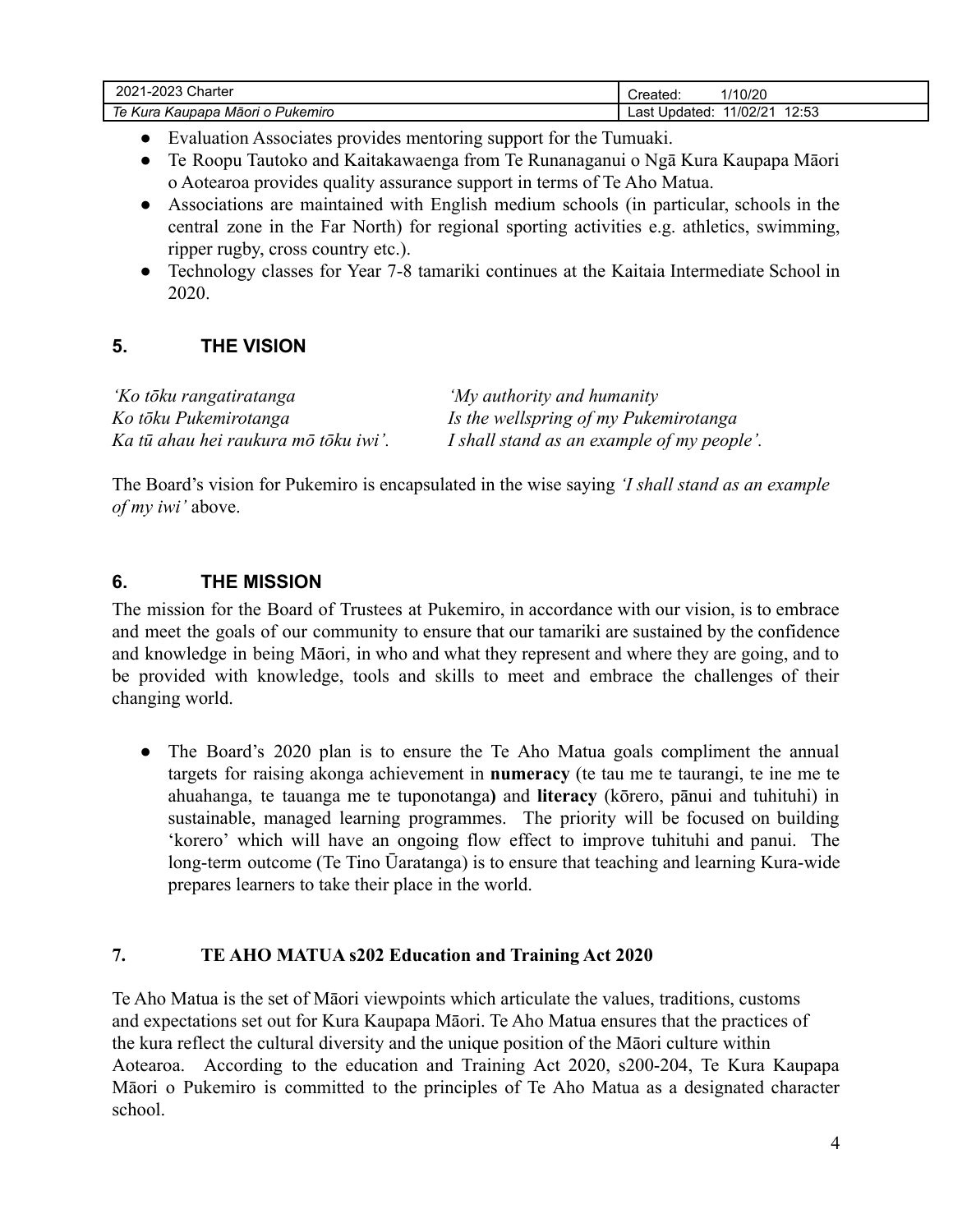| מממר<br>$\cap$ harter<br>202                         | /10/20<br>.∖reated                  |
|------------------------------------------------------|-------------------------------------|
| To.<br>Māori o<br>Pukemiro<br>Kura<br>Kaupapa<br>1 U | 12:53<br>1/02/21<br>Updated<br>∟asr |

To further support Te Aho Matua across the kura and at all levels the kura policy framework will also align to the matapono of Te Aho Matua. We have also aligned our strategic goals to ensuring Te Aho Matua is strategically planned for in our strategic goals for 2020 to 2023.

Te Kura Kaupapa Māori o Pukemiro are committed to upholding the following six matapono of Te Aho Matua.

| Te Reo        |
|---------------|
| Ngā Iwi       |
| Ahuatanga Ako |
|               |

#### **● 8.0 STRATEGIC SECTION**

**●**

# **● NGA WHAINGAARATAKI-STRATEGIC GOALS 2020 -2023**

**●**

*The strategic goals are aligned to Te Aho Matua. The strategic goals will be implemented over a three-year period.*

# **Whainga 1 – Te Ira Tangata**

#### **1.0 Te Kura Kaupapa Maori o Pukemiro will:**

- 1.1 No ngä Rangi Tuhaha te wairua o te tangata. I tona whakairatanga ka hono te wairua me te tinana o te tangata. I tera wa tonu ka tau tona mauri, tona tapu, tona wehi, tona iho matua, tona mana, tona ihi, tona whatumanawa, tona hinengaro, tona auahatanga, tona ngakau, tona pumanawa. Na ka tupu ngatahi te wairua me te tinana i roto i te kopu o te whaea, whänau noa.
- 1.2 Tino motuhake enei ahuatanga katoa. Ko tenei hoki te kakano i ruia mai i Rangiätea. E kore ia e ngaro. Engari, ko ta ngä matua, ko ta te whänau, ko ta te kura hoki, he mea awhi, he mea whangai, he mea whakaako i te tamaiti kia tupu ora ai tona katoa i roto, i te tika me te maungarongo.
- 1.3 Kia pakeke te tangata, kei a ia ano ana tikanga, mana ano e whakatau ko tewhea te huarahi e hiahia ana ia ki te whai, otira e tika ana mona. Heoi ano, ahakoa iti ahakoa rahi kei a ia tenei. Engari, mehemea i tipu ora tona katoa, e kore ia e paheke ki te he.
- 1.4 Ko te ngakau te mata me te kuaha o te wairua. Otira, ko te whiu o te kupu, ko te wero, ko te riri, ko te aroha, ko te humarire, me enei ahuatanga katoa he mea kuhu ki te ngakau titi tonu ki te wairua. Koia nei te timatanga o te korero 'kia ngakau mahaki'. Ma tenei hoki ka tika te korero 'He oranga ngakau he pikinga waiora'.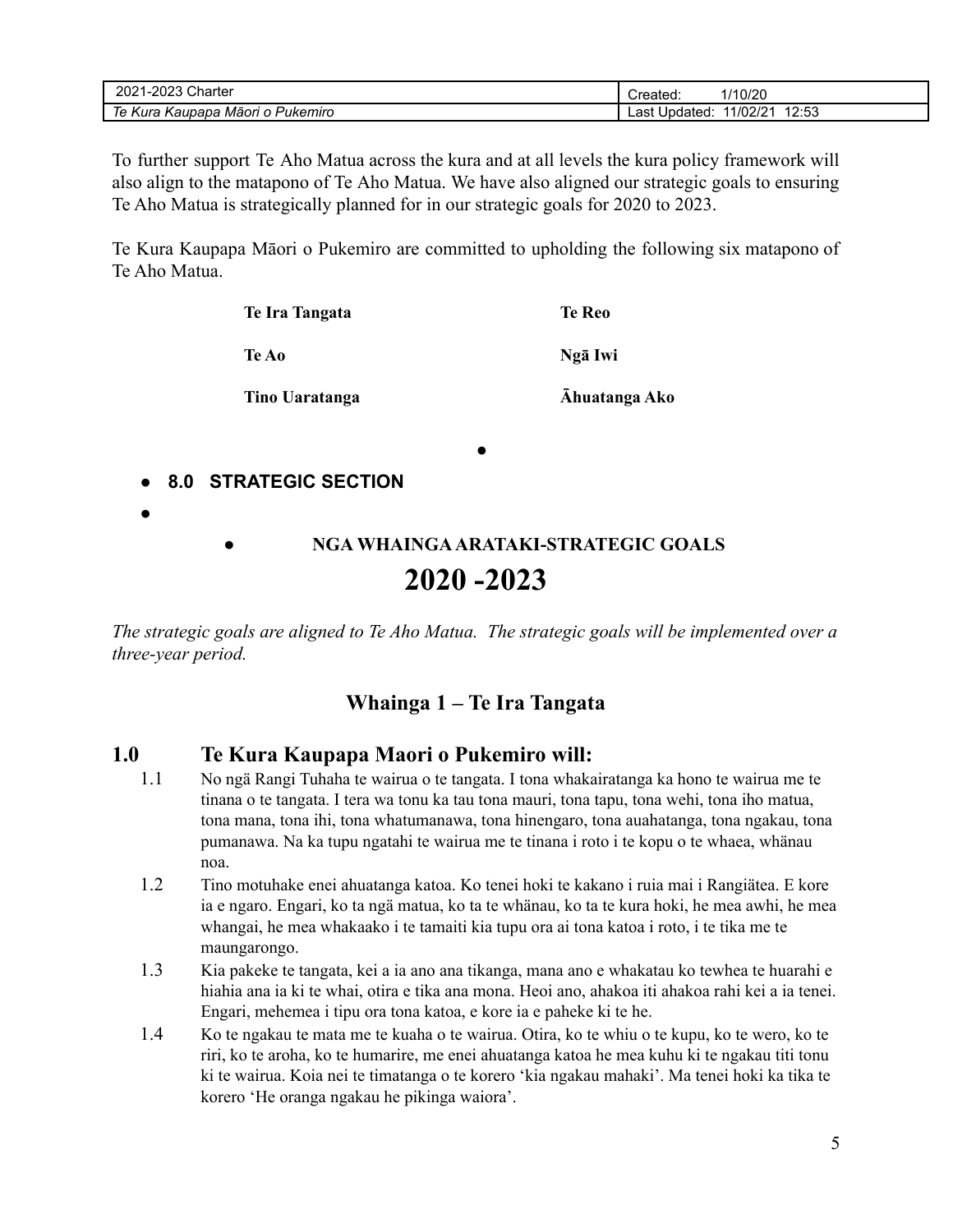| Charter                                    | /10/20                                                             |
|--------------------------------------------|--------------------------------------------------------------------|
| 1-2023                                     | `raatad                                                            |
| 202                                        | ealeu.                                                             |
| 'ukemıro<br>Māori<br>Kura<br>Kaupapa<br>ັບ | 10.52<br>1/02<br>101<br>∟as†<br>Updated<br>л л<br>$\sim$<br>ں بے ا |

- 1.5 He tapu te tangata ahakoa ko wai. Kohungahunga mai, tamariki mai, taipakeke mai, kaumatua mai, he tapu katoa. Kia kaua te hunga o ngä Kura Kaupapa Mäori e tukino, e whakaiti, e whaka-parahako i te tangata, e mahi puhaehae ranei ki etahi atu. Kia ngakau mahaki ratou ki a ratou, ki te iwi whanui, ki a Tauiwi hoki.
- 1.6 He tapu to te wahine he tapu ano to te tane. Kia kaua tetahi e whakaiti i tetahi. Engari kia whakanui tetahi i tetahi i runga i te mohio ma te mahi ngatahi a te wahine me te tane e tupu ora ai ngä tamariki me te iwi hoki.
- 1.7 He tapu te tinana o te tangata. No reira he mahi nui tera, ko te whakaako i te tamaiti ki ngä ahuatanga whakapakari i tona tinana, kia tupu ai tona hauora. Kia mohio te hunga tamariki ki ngä kai pai, ki ngä kai kino. Kia mohio hoki ki te painga o te korikori tinana, o te mirimiri tinana, o ngä rongoa a Tane Whakapiripiri. Kia kaua ia e tukino i tona tinana i te tinana hoki o tetahi atu.

#### **English Translation**

- challenge parents, teachers and trustees to work together in establishing a harmonious, child-centred learning environment in which care, consideration and co-operation are acknowledged as necessary elements for the successful operation of the *kura* for the greatest benefit of its children
- propose that the role of the *kura* is all-round development of its children rather than career orientation
- assert that the nurturing of body and soul in a caring environment to pursue positive roles in life
- affirm affectionate nurturing warm and caring people
- honour differences and attributes
- respect the physical body to ensure personal health and well-being
- respect the physical and spiritual uniqueness of the individual and are therefore mindful of not perpetrating physical or psychological harm against oneself or others
- affirm that the needs of the spirit are well served through the creative arts of music and song, dance and drama, drawing and painting, prose and poetry, and all the activities which give full sway to colour and imagining.

# **Whainga 2 – Te Reo**

# **2.0 Te Kura Kaupapa Maori o Pukemiro aims to ensure:**

- 2.1 He tapu ngä reo katoa. No reira, me whai koha te hunga o ngä Kura Kaupapa Mäori ki ngä reo katoa.
- 2.2 Mo ngä tamariki, kia rua ngä reo. Ko te reo o ngä matua tupuna tuatahi, ko te reo o tauiwi tuarua. Kia orite te pakari o ia reo, kia tu tangata ai ngä tamariki i roto i te ao Mäori, i roto hoki i te ao o Tauiwi.
- 2.3 He taonga te reo Mäori i roto i te Tiriti o Waitangi, he reo tuturu hoki i roto i te Ture mo te Reo. Engari kahore he painga o te Tiriti, o te Ture ranei, mehemea kahore te reo i roto i te whatumanawa, i roto i te ngakau, i roto hoki i te mangai o te iwi Mäori.
- 2.4 I runga i tenei whakaaro, kia tere pakari ai te reo o ngä tamariki, me whakahaere ngä mahi katoa o te kura i roto i te reo Mäori. Tae atu ki te hunga kuhu mai ki roto i te kura, me korero Mäori katoa, i ngä wa katoa.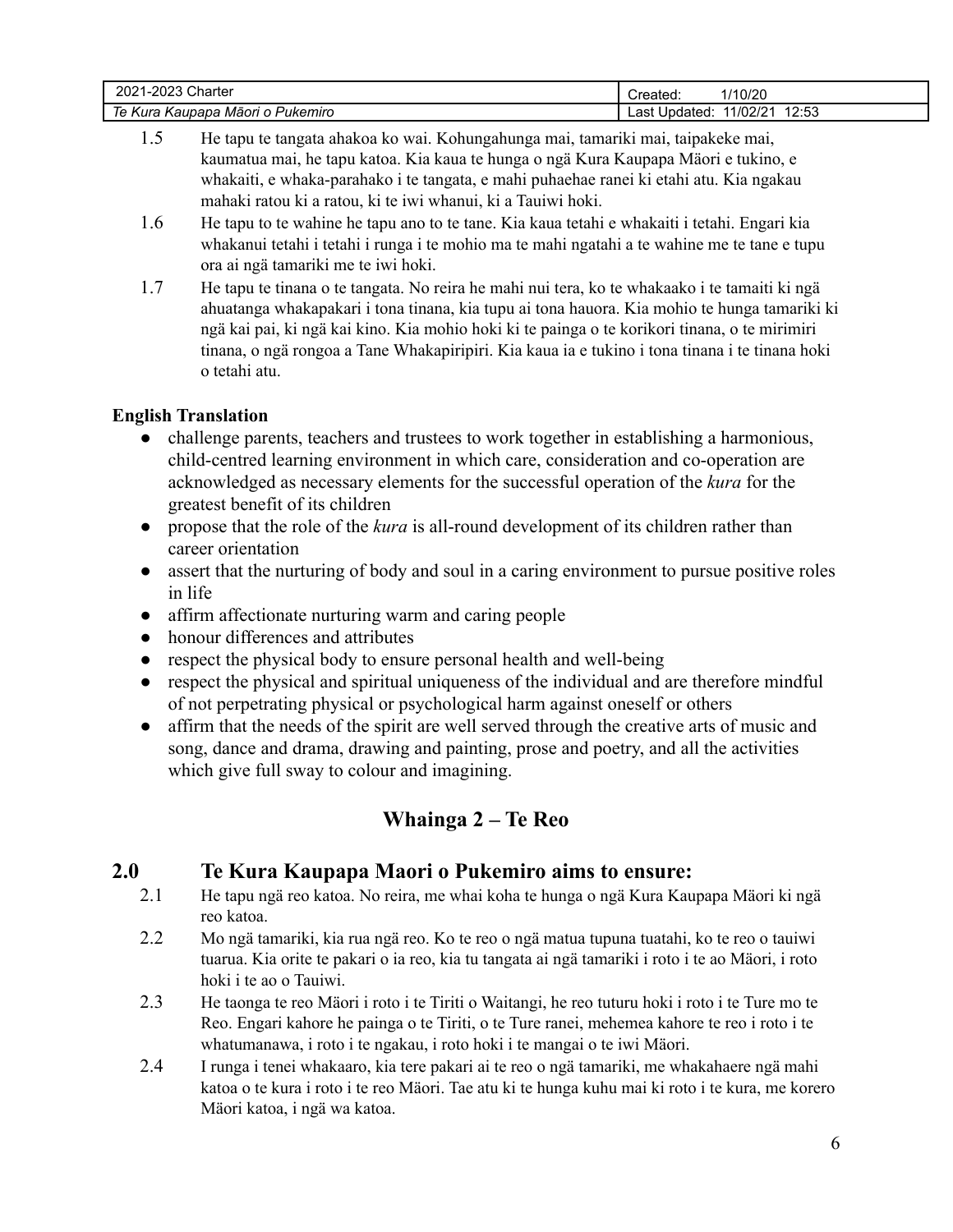| Charter  | 1/10/20  |
|----------|----------|
| 202      | `reated. |
| 1-2023   | ∵ات      |
| 'ukemıro | イク・よつ    |
| Kura     | 1/02/21  |
| Māori    | _ast     |
| Kaupapa  | Undated: |
| ັ        | ں ہے ا   |

- 2.5 Ano te wa e tika ana mo te whakauru i te reo o Tauiwi ki roto i ngä mahi a ngä tamariki. Waiho tenei ma ngä pouako (ma ia whänau)<sup>1</sup> e whakatau. Ko te mea nui ke kia noho wehe ngä reo e rua. He wahi ke mo te whakaako, he tangata ke hei whangai i te reo o Tauiwi ki ngä tamariki. Ano, ko te mea nui, kia noho rumaki te reo, kia kaua e korero mawhitiwhiti mai i tetahi reo ki tetahi reo.
- 2.6 E tika ana, ma te hunga tino mohio ki te reo Mäori, ki te ao Mäori hoki, e arahi ngä tamariki i roto i a ratou mahi. Engari kia tika ano te ngakau me te wairua o tenei hunga, me whakapono hoki ki te kaupapa whanui o ngä Kura Kaupapa Mäori. Heoi ano, me whai aroha tonu te hunga o te kura ki a ratou kaore ano kia tino pakari te reo. Mehemea he tangata tautoko i te kaupapa, awhinatia. Mehemea e tino ngakau nui ana ki te reo, a tona wa ka mau.

#### **English Translation**

- Affirm that total immersion most rapidly develops language competence, and assert that the language of kura be for the most part, exclusively Māori
- Accept that there is an appropriate time for the introduction of English at which time there will be a separate English language teacher and a separate language learning facility
- Assert that along with total immersion, bilingual competence is rapidly advanced through discreetly separating the two languages
- Insist that competence in reo Māori and culture comes hand and hand with a commitment to Te Aho Matua for kaiako and parents but there is accommodation for those who are still in the learning phase
- Believe that, where there is a commitment to the language, mastery will follow.

# **Whainga 3 – Ngā Iwi**

# **3. 0 Te Kura Kaupapa Māori o Pukemiro ains to develop in all students to:**

- 3.01 Mo te nuinga o ngä tamariki, tokomaha ngä iwi. Tera pea mo etahi, kotahi te iwi. Ko te mea nui kia mohio ngä tamariki ki o ratou ake iwi, hapu, whänau hoki. Tua atu o tera kia mohio hoki ki te katoa o ngä iwi tae noa ki a Tauiwi.
- 3.02 No reira, he mahi nui tera te whai haere i ngä whakapapa hei here i ngä tamariki ki o ratou ake whänau, hapu, iwi, matua tupuna hoki. Tua atu o tenei ko te mohio ki ngä tuhonohono ki etahi atu o ngä iwi.
- 3.03 E tika ana kia tu whakahihi te tamaiti i roto i tona ake iwi, engari kia whai koha ano ki ngä iwi katoa.
- 3.04 Kia mohio ngä tamariki ki ngä rohe, ki ngä waka, ki ngä korero nehera, ki ngä purakau, ki ngä pakiwaitara, ki ngä tikanga, ki ngä waiata, ki ngä ahuatanga katoa o tona ake iwi. Kia mohio ano ki ngä ahuatanga katoa e pa ana ki era atu o ngä iwi tae noa ki etahi o ngä iwi o tawahi.
- 3.05 Me whai haere ano hoki ngä tamariki i ngä ahuatanga whanui e pa ana ki o ratou iwi tae noa ki enei ra.
- 3.06 Ma te rongo a te tamaiti ki te awhi, ki te arataki, ki te tautoko, ki ngä tohutohu a te Whänau me tona aroha hoki, e mau ai tona piripono ki te Whänau. He mea hopu te nuinga o enei tuahua. No reira, e tika ana kia piri tonu te Whänau ki ngä tamariki i roto o te kura, i roto i a ratou mahi hoki.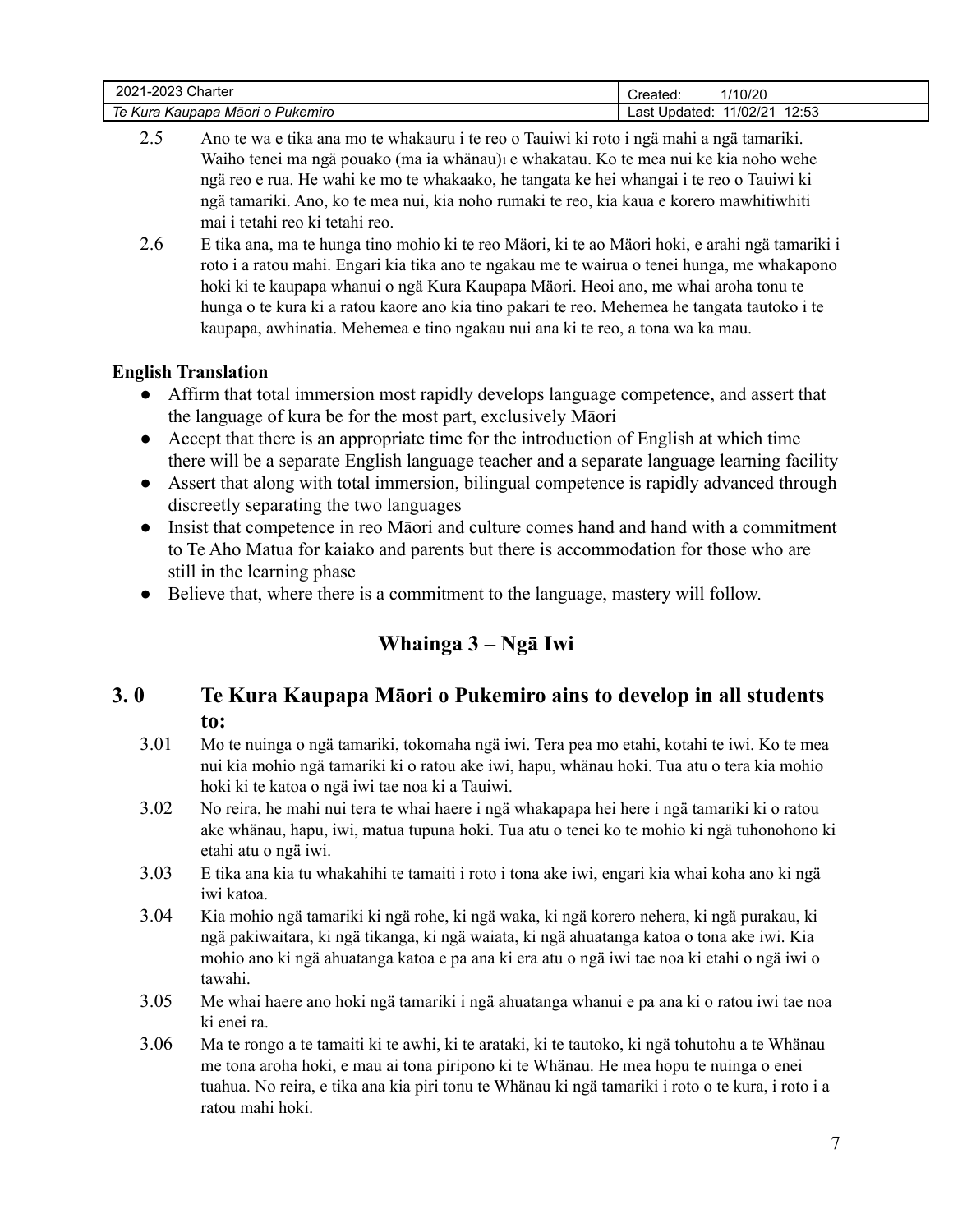| $1 - 2022$<br>Charter<br>202<br>202. | /10/20<br>'rootod<br>alec |
|--------------------------------------|---------------------------|
| 'ukemıro                             | 12:53                     |
| Kura                                 | 1/02/2                    |
| Kaupapa                              | ∟ast                      |
| Māor <sup>,</sup>                    | oated                     |

- 3.07 Kia rongo te tamaiti ki te rekareka o te Whänau mo ana mahi pai, ki te papouri hoki o te Whänau mo ana mahi he. Ko tenei te timatanga o te pupuri i te tamaiti ki te huarahi tika, me tona tu pakari i roto i tona iwi.
- 3.08 Kia kite ngä tamariki ko te Whänau tonu e whakahaere ana i te kura, ko te Whänau hoki e mahi ngatahi ana me ngä pouako, ka tupu ia me te mohio ko te wairua me te mana Mäori motuhake e kakahu ana i a ia me tona kura.
- 3.09 Ehara i te mea mo ngä tamariki anake te kura. He mätauranga ano kei te kura mo ngä taipakeke, mo te katoa o te Whänau hoki mehemea ka hiahia whakatu wananga ratou mo ratou.
- 3.010 Mo te whakaako pouako hou, ko te kura ano te wahi tika hei timatanga ma ratou, kia riro ano ma te Whänau ratou e arataki i roto i te mahi whakatupu, whakaako tamariki.

#### **English Translation**

- Tamariki will be secure in their knowledge about their own people but learn about and acknowledge other people and their societies
- Tamariki will study the historical, cultural, political, social, religious and economic events and issues integral to Māori heritage
- Whanau ties are fundamental in the socialisation of tamariki

# **Whainga 4 – Te Ao**

# **4. 0 Te Kura Kaupapa Māori o Pukemiro will:**

- 4.01 Ko tona ake kainga te ao tuatahi me te kura timatanga o te tamaiti. Tua atu o tenei ko te ao Mäori. Ma te Kura Kaupapa Mäori ia e arahi i roto i enei nekeneke tae noa ki tona kura whaka-mutunga, ara, ki te ao whanui me ona ahuatanga katoa. Expect full competency in reo Māori and English for all tamariki
- 4.02 Kia kaua te tamaiti e herea ki te ao kohatu. Kia watea hoki ia ki te kapo mai i ngä painga, i ngä maramatanga katoa o te ao whanui.
- 4.03 Haunga tera, ko te timatanga tika mona, ko te whai haere tonu i ngä korero tuku iho a ngä matua tupuna e pa ana ki te timatanga o te taiao.
- 4.04 Kia whai koha ngä tamariki ki a Papatuanuku raua ko Ranginui me a raua tamariki e tiaki nei i te ha o ngä moana, o te whenua, o te rangi me o ratau ahuatanga katoa.
- 4.05 Kia tupu te miharo o ngä tamariki ki ngä mea ora, ki ngä mea tupu katoa. Kia kaua e tukinotia.
- 4.06 Kia tupu ngä tamariki hei kaitiaki i ngä painga huhua o te whenua, o te moana, o ngä ngahere. Kia mau hoki ki ngä ture tuku iho a ngä matua tupuna, e pa ana ki te moana, ki te whenua, ki ngä ngahere.
- 4.07 Kia whaia ano e ngä tamariki ngä ture o te ao, otira ngä putaiao e pa ana ki te moana, ki te whenua, ki te rangi, ki ngä mahi tataitai hoki.

#### **English Translation**

- Recognise that the learning of tamariki encompasses what enters their field of experience at home, in the Māori world and in the world at large
- Legitimise Māori knowledge of nature and the universe as integral part of learning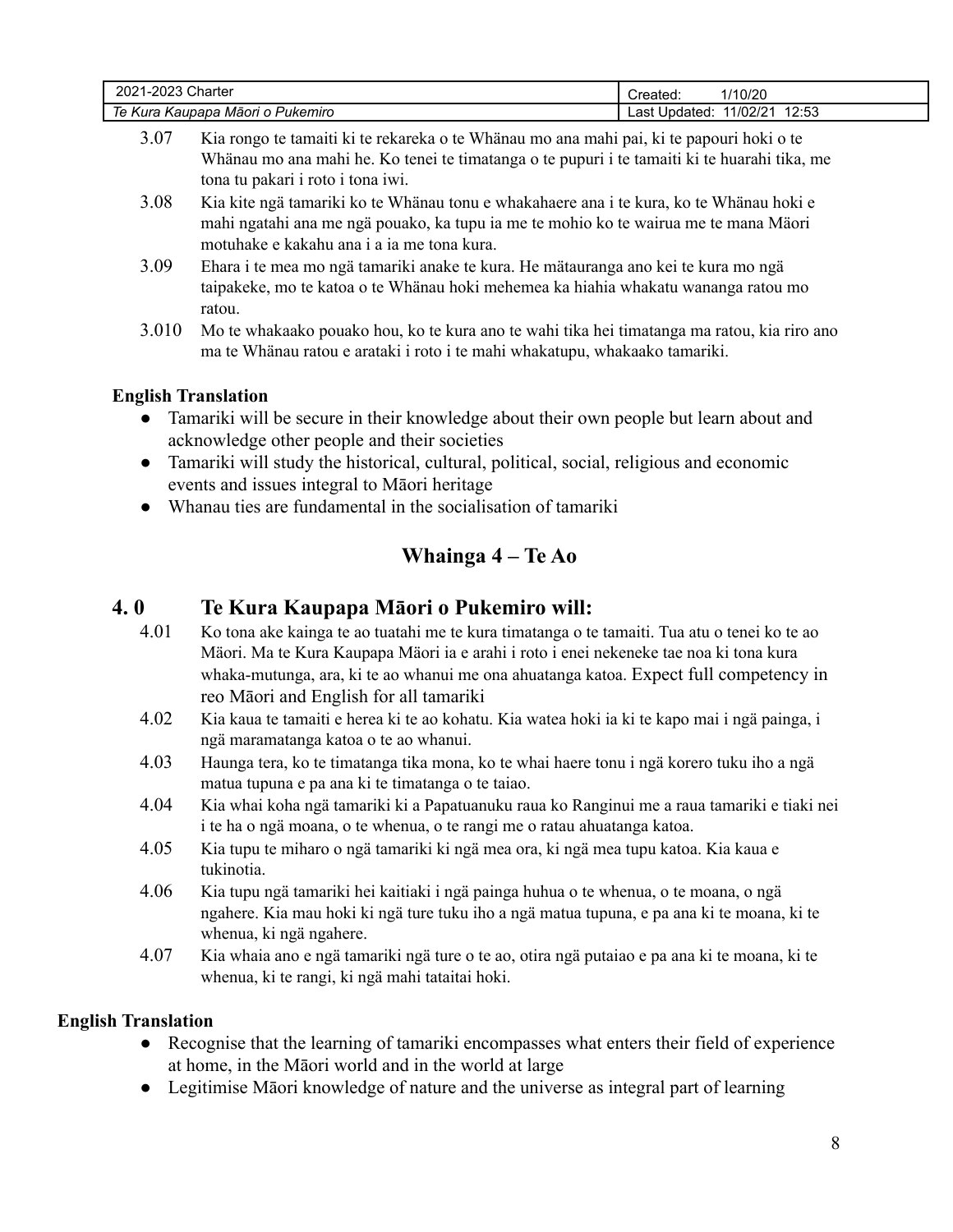| 2021-2023 Charter | /10/20<br>reated. |
|-------------------|-------------------|
| Māori             | 12:53             |
| Kura Kaupapa      | 1/02/21           |
| ukemıro           | Updated           |
|                   | Last              |

- Encourage tamariki to value all life forms and the balance of nature which gives each of those life forms its right of existence
- Develop in tamariki an understanding that they are kaitiaki of the environment
- Inspire tamariki to explore the natural and cosmic laws of the universe through the sciences and whatever means enhances understanding.

# **Whainga 5 – Ahuatanga Ako**

# **5.0 Te Kura Kaupapa Māori o Pukemiro will:**

- 5.1 Ko ngä ahuatanga ako katoa he mea mahi i roto i te koanga ngakau, me te whakaihiihi hinengaro.
- 5.2 Ko te tino painga o te karakia he mea whakatau i te wairua, whakawatea i te whatumanawa me te hinengaro, whakarata i te ngakau, whakataka i ngä raru, kia ngawari ai te whakauru atu ki te mahi kua whakaritea hei mahi.
- 5.3 He mea whakaihiihi i te tamaiti te noho o te pakeke ki tona taha hei toko mona i roto i ana mahi. Heoi ano, ko te awhi ko te tautoko i a ia. Engari kia kaua e riro ma te pakeke e mahi te mahi a te tamaiti.
- 5.4 He mea nui te noho wahangu me te whakarongo mo ngä tamariki. Ma te mau o tenei tuahua e rongo ai ngä tamariki ki te hohonutanga o te korero.
- 5.5 He mea tapiri atu ki te whakarongo, ko te titiro, ko te raweke, ko te makamaka patai, ko te whitiwhiti korero, ko te ata whakaaro, hei whakauru i te matau me te aroa.
- 5.6 Ko ngä kaumatua ngä kaipupuri o ngä tikanga Mäori, ko ratou hoki ngä pukorero. He mea nui tera kia piri mai ratou ki te kura, ki ngä tamariki hoki hei kaiako, hei kaiarahi.
- 5.7 He mea nui tera te manaaki tangata. Kia kite ngä tamariki i te ahua o te manaaki, i tona kainga, i te kura, i te marae. A tona wa kia tu ratou ki te awhina i ngä mahi manaaki.
- 5.8 Ko roto i tona ake hunuku te timatanga o te whänaungatanga o te tamaiti, ara, ki ona tungane/tuahine, tuakana/teina. Ano, kei roto i tona hunuku tona rongo ki ngä tikanga tika e pa ana ki ngä pakeke me ngä kohungahunga. Me haere ano hoki enei tuahua i roto i te kura. Kia mohio ai ngä tamariki taipakeke ki te tiaki i ngä kohungahunga, kia whakarongo hoki ngä kohungahunga ki ngä tamariki taipakeke.
- 5.9 Na tenei tuahua e tika ai te korero, kia kaua e taikaha ngä mahi wehe i ngä kotiro me ngä tamatane, i ngä taipakeke me ngä kohungahunga hoki. Ano te wa e tika ana mo te mahi wehe i runga i te pakeke o ngä tamariki. Ano te wa e tika ana kia mahi whänau ratou. Otira, kia riro ma ngä tamariki pakeke e arataki ngä tamariki kohungahunga.
- 5.10 He mea tino nui te wahi ako hei whakaohooho i te wairua o te tamaiti ki ana mahi whakaako. No reira, kia kikii tonu te kura i ngä mea whakaihiihi i a ia, i ngä mea pupuri hoki i te ha o te ao Mäori. Me whakawhanui hoki tona wahi ako ki ngä marae, ki ngä ngahere, ki waenga parae, ki te taha moana, ki ngä wharepukapuka, whare taonga me era atu whare whangai i te puna o te mohio.

#### **English Translation**

- teaching and learning to be a happy and stimulating experience for all tamariki
- karakia is a means of settling the spirit, clearing the mind and releasing tension so that concentration on the task at hand is facilitated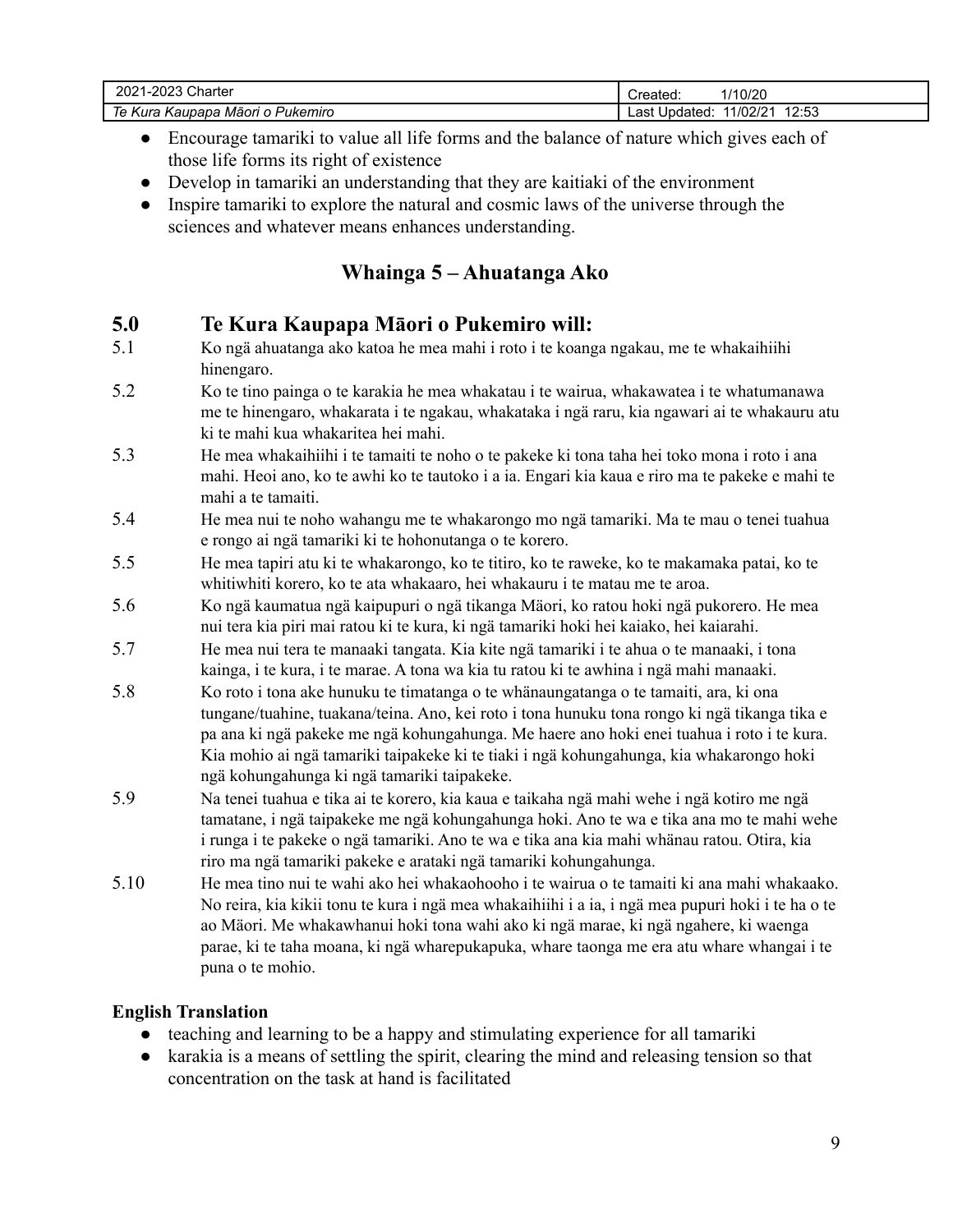| :1-2023 Charter     | 1/10/20  |
|---------------------|----------|
| ∍∩ח                 | `reated  |
| ZUZ F               | calcu    |
| ı Kaupapa Māorı o F | 1つ・5つ    |
| ∙ukemıro            | 11/02/21 |
| Kura                | Updated  |
| --                  | _ast     |
| . J                 | ں ت      |

- the use of body, mind and all the senses in learning; listening; thinking and quiet concentration; visualisation and observation; touching; feeling and handling; questioning and discussing; analysing and synthesising; testing hypotheses; and creative exploration
- teaching practices and principles will accommodate different styles of learning and motivate optimal learning
- kaumatua are honoured as the repositories of Māori knowledge
- children are exposed to the protocols of hospitality in the home, at school and on the marae, and require their participation at cultural functions in roles appropriate to their ages and levels of maturation
- healthy relationships between brothers and sisters, younger and older siblings, the importance of creating a learning environment which is interesting, stimulating and reflects the Māori world
- innovative ways of stimulating the learning of children but encourage self-motivation
- self-directed learning for special interests of tamariki are in place
- shared and co-operative ways of learning are promoted.

# **Whainga 6 – Te tino Uaratanga**

# **6.0 Te Kura Kaupapa Māori o Pukemiro will:**

- 6.1 Kia mau, kia noho whakaaraara, noho koi te hinengaro o te tamaiti ki ngä matau katoa hei arahi i a ia i roto i te ao hou.
- 6.2 Kia toa ia ki te whakarongo, ki te whakaaro, ki te korero, ki te panui, ki te tuhi i roto i te reo Mäori i roto i te reo o Tauiwi hoki.
- 6.3 Kia tupu ngä ahuatanga tuku iho o tona pumanawa ki ngä tihi teitei o te taumata.
- 6.4 Kia noho ohooho tona auahatanga i roto i ngä mahi waihanga o tona ao.
- 6.5 Kia noho tuwhera tona ngakau ki te hari, ki te koa, ki te aroha, ara, kia ngakau nui, kia ngakau mahaki.
- 6.6 Kia mau ki tona whatumanawa ngä hohonutanga o te ako o te mohio.
- 6.7 Kia rangona tona ihi, tona wehi, tona tapu.
- 6.8 Kia tupu tona mana me tona rangatiratanga.
- 6.9 Kia ita tona mauri.
- 6.10 Kia puawai tona waiora me tona hauora i roto i te hono tangaengae o tona wairua me tona tinana.
- 6.11 Kia mau tuhonohono te here o tona ihomatua ki ona matua tupuna, piki ake i ngä Rangi Tuhaha ki te marae atea o Io-Matua.
- 6.12 Kia tu pakari, tu rangatira ia hei raukawa (raukura)<sup>2</sup> mo tona iwi.

#### **English Translation**

- Develop free, open and inquiring minds
- Become competent critical thinkers, listeners, speakers, readers and writers
- Advance their individual talents to the highest levels of achievement
- Delight in their creative talents
- Be receptive to and have a great capacity for aroha, joy and laughter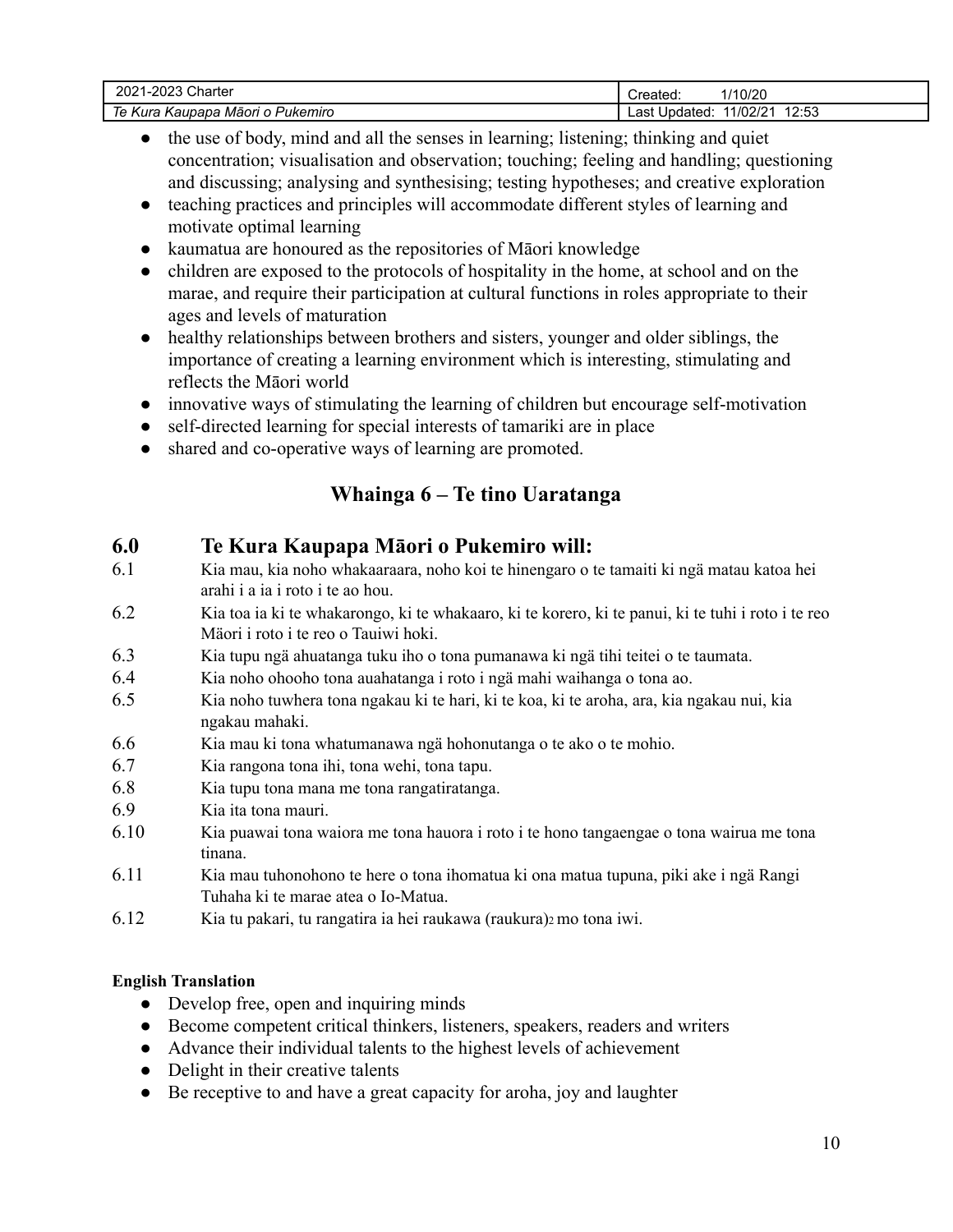| $\sim$<br>∘מ∩מ<br>202<br>.harter                                         | /10/20<br>" "R"<br>. Jalea:                                            |
|--------------------------------------------------------------------------|------------------------------------------------------------------------|
| –<br>-<br>le i<br>Pukemiro<br>Māor<br>י הנ.<br>m<br>- nauba.<br>`\UI<br> | 10.52<br>$\sim$ $\sim$<br>. /( ) '<br>-----<br>∟ast<br>ں ہے ا<br>, , , |

- Be true and faithful to their own sense of personal integrity while being caring, considerate and co-operative with others
- Manifest self-esteem, self-confidence, self-discipline and well-developed qualities of leadership.